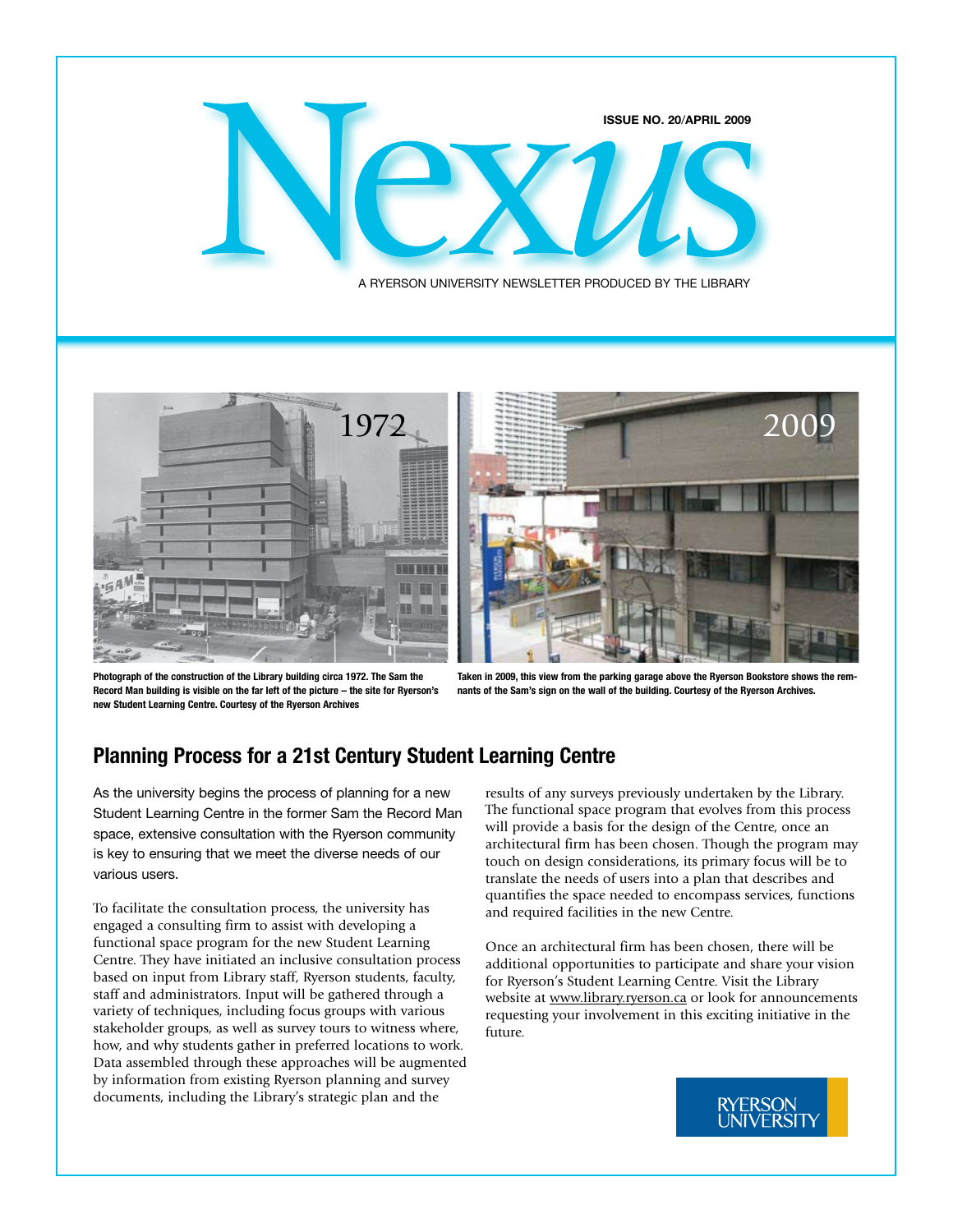### **Building on Success: Strategic Planning**

The Library recently completed its new Strategic Plan for 2008-2013 titled *Building on Success*. Below are some of the key components of the plan, as well as some of the specific initiatives we hope to undertake in support of its realization.

#### **Building Our Space**

As the principal occupant of the new Student Learning Centre, our focus will be to balance the need for study, collections, research and collaborative learning spaces. We will:

- Plan and build the new Student Learning Centre
- Develop a strategy to repurpose our existing space to maximize services that engender student engagement and learning, and support research and knowledge creation

#### **Building Our Collections and Access**

The Library will continue to focus its attention on building appropriate collections to support the undergraduate, graduate and Scholarly, Research and Creative (SRC) needs of the university. We will:

- Manage physical collections efficiently to ensure currency, accuracy, relevancy, access, use and fit with available space
- Maximize value in our Collections budget through evaluation and critical analysis
- Develop our Special Collections and Archives
- Develop and implement an Institutional Repository to house the research output of the university

#### **Building Our Support of Learning, Teaching and SRC**

The Library will continue its commitment to partnering with other services on campus to create the synergies needed to support and facilitate academic success. We will:

- Maintain current partnerships and develop new ones to share expertise in support of teaching, learning and student success
- Foster the development of a governance model for the new Student Learning Centre
- Re-imagine reference services to better support student success
- Focus the Library's information literacy program on learning outcomes

#### **Staff Notes**

The Library has had a number of retirements. We bid a fond farewell to library technicians **Alice Philip, Mariamma Cherian,** and staff member **Rosemary Garry**.

The Library recently welcomed **Fatima Caravalh**o to the Borrower Services staff.

A number of librarians have assumed new or interim positions since the last issue of *NEXUS*. **Bob Jackson** is the Interim Manager of Projects and Facilities. **Diane Granfield** is currently the Interim Manager of Public Services. **Val Lem** is the new Collections Evaluation Librarian. **Brian Cameron** is the new Digital Initiatives Librarian.

The Library welcomed two new librarians to the fold. **Weina Wang** is our new Borrower Services Systems Librarian and **Naomi Eichenlaub** is our new Catalogue Librarian.

Librarian **Susan Patrick** is currently on a six-month study leave.

#### **New to Special Collections: Donation from**  *Canadian Architect*

Special Collections recently received a major donation of photographs and negatives in early 2009 from *Canadian Architect* magazine. *Canadian Architect* has continuously published a monthly review of design and practice since 1955 and is considered the resource on the architectural profession in Canada. It is



most authoritative and reliable **some badly deteriorated acetate negatives. Pictured here is student Jennifer Givogue, holding The** *Canadian Architect* **archive contains hundreds of these 4" x 5" negatives from 1955-1970.** 

hoped that the establishment of a *Canadian Architect* archive at Ryerson will support research in Canadian architectural history, and encourage growth of that area of study. These images will be salvaged through scanning where possible, and provide an interesting case study for students in the Photographic Preservation and Collections Management MA program.

#### **[New E-Resources](http://www.ryerson.ca/library/er_resources.html)**

**[ASTM International Standards](http://ezproxy.lib.ryerson.ca/login?url=http://enterprise.astm.org)** provides access to over 11,800 current standards, which are the work of over 30,000 ASTM members. These technical experts represent producers, users, consumers, government and academia from over 120 countries.

**[GeoBase](http://ezproxy.lib.ryerson.ca/login?url=http://www.engineeringvillage2.org/controller/servlet/Controller?CID=quickSearch&database=8196&SYSTEM_NEWSESSION=true)** is a multidisciplinary database of indexed research literature on the earth sciences, including geology, human and physical geography, environmental sciences, oceanography, geomechanics, alternative energy sources, pollution, waste management and nature conservation. It covers thousands of peer-reviewed journals, trade publications, book series and conference proceedings.

**[Morgan & Claypool Digital Library](http://ezproxy.lib.ryerson.ca/login?url=http://www.morganclaypool.com/)** was awarded the 2008 Best Reference Work Award by the ASEE Engineering Library Division. This resources consists of 50- to 100-page "lectures" which are self-contained e-books synthesizing an important research or development topic. Each is authored by an expert in the field. The titles are intended to provide an introduction to new fields for established researchers and to provide an accessible source of advanced information for students.

**[GreenFILE](http://ezproxy.lib.ryerson.ca/login?url=http://search.ebscohost.com/login.asp?profile=web&defaultdb=8gh)** offers well-researched information covering all aspects of human impact to the environment. Its collection of scholarly, government and general-interest titles includes content on global warming, green building, pollution, sustainable agriculture, renewable energy, recycling, and more. The database provides indexing and abstracts for more than 384,000 records, as well as Open Access full text for more than 4,700 records.

**[Global Market Information Database](http://ezproxy.lib.ryerson.ca/login?url=http://portal.euromonitor.com/portal/server.pt)** (GMID) is Euromonitor International's award-winning online information resource providing business intelligence on industries, countries and consumers. It offers integrated access to internationally comparable statistics, full-text market reports, insightful comments from expert industry and country analysts as well as thousands of sources of further information.

For a complete list of new e-resource acquisitions, please visit: [http://www.ryerson.ca/library/er\\_resources.html](http://www.ryerson.ca/library/er_resources.html)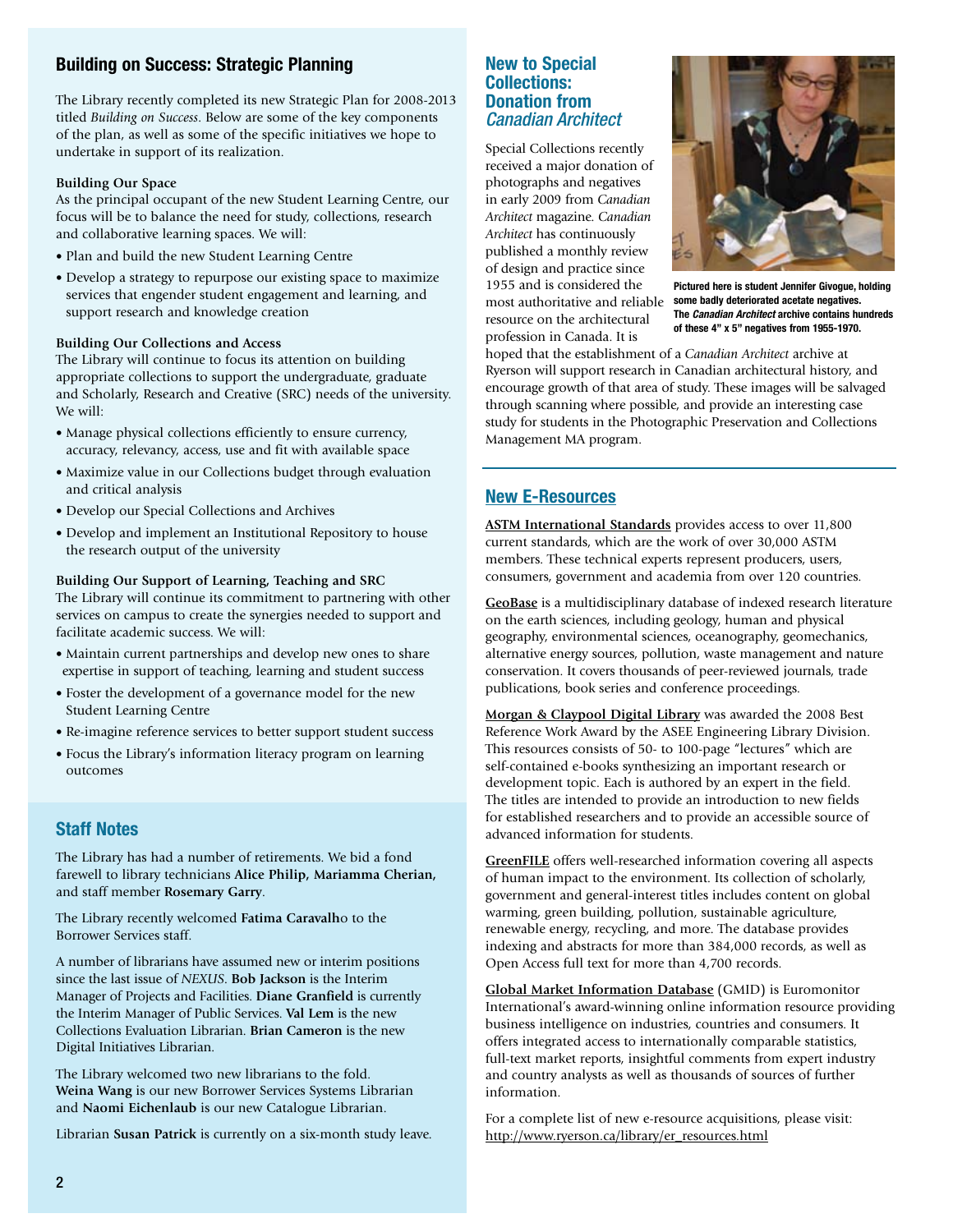#### **New Content for the Social Sciences and Humanities**

In September of 2008, the Library announced the acquisition of a rich collection of digital content in social sciences and humanities. These electronic resources have been made possible through the Canadian Research Knowledge Network (CRKN), a consortium of university libraries, including Ryerson, who have dedicated themselves to improving access to scholarly digital content in Canadian universities.

With funding from the government and the Canadian Foundation for Innovation (CFI), CRKN was able to negotiate with publishers to acquire 14 major digital collections through one-time only purchases and multi-year license agreements. This greatly enhances access to social sciences and humanities knowledge in Canada, which CRKN has identified as essential for researchers dedicated to

solving complex, global issues that are both interdisciplinary in nature and broad in scope.

The collection includes primary source material from leading libraries and archives around the world, such as original manuscripts, pamphlets, paintings, classical scores, theatre productions, maps and images. Also included are over 20,000 e-books from major Canadian university presses and international publishers such as Taylor and Francis, Oxford University Press, and Cambridge University Press, as well as a substantial backfile of journal content. To view a complete list of the new acquisitions, please visit: [http://researchknowledge.ca/en/](http://researchknowledge.ca/en/documents/DCIVendorsEFinal.pdf) [documents/DCIVendorsEFinal.pdf](http://researchknowledge.ca/en/documents/DCIVendorsEFinal.pdf)

A sample of these new electronic resources are listed below:

**[Adam Matthew Digital](http://www.ryerson.ca/library/info/databases/adam_dbs.html)** includes eight collections of manuscripts and rare printed sources that are both detailed enough for scholarly research and accessible enough for undergraduate use.

**[Theatre in Video](http://ezproxy.lib.ryerson.ca/login?url=http://ryerson.ativ.alexanderstreet.com/)** contains more than 250 plays and more than 100 video documentaries available online in streaming video. Users can bookmark specific scenes, monologues and staging.

**[Érudit](http://ezproxy.lib.ryerson.ca/login?url=http://www.erudit.org/)** is a collection of academic journals, e-books, proceedings, theses and other documents and data that have been funded by the Social Sciences and Humanities Research Council and/or by the Fonds Québécois de recherche sur la société et la culture.

**[Classical Scores Library](http://ezproxy.lib.ryerson.ca/login?url=http://shmu.alexanderstreet.com/  )** through **Alexander Press** contains 400,000 pages of the most important classical music scores, manuscripts, and previously unpublished material, allowing for the study and analysis of more than 8,000 musical scores. Users can access multiple types of scores across various composers, genres, and time periods.

## **The New 4th Floor**

Study space is one of the most important on-campus resources for students, and the Library recently renovated the fourth floor to increase the amount of study space available.

The fourth floor, which was previously occupied by the School of Urban and Regional Planning, now consists of two large open areas to accommodate group and individual study. There are numerous electrical connections in these areas to facilitate the use of laptops and several LCD panels equipped with retractable VGA cables that can be connected to laptops to enable group work. Most of the furniture is mobile, which will provide students with the flexibility to arrange the seating in a variety of configurations depending on their study needs. Wireless connectivity is available throughout the floor.

The open study area on the north side of the floor can be reconfigured to accommodate special events, seating an audience of up to eighty. The area is equipped with a sound system and two large LCD panels that can be used to display presentations. Some of the events the Library has recently hosted in this space include a group viewing of the inauguration of President Barack Obama, and the Library's Writers Read series with Margaret MacMillan.

The Library's Special Collections have been relocated to the fourth floor with a generous open space that includes a reading/study area and staff offices. Two large illuminated display cases have been installed to provide opportunities to better showcase the collection.

There is a reading room to allow for quiet, individual study, as well as lounge space for graduate students in the Immigration and Settlement, and Environmental Management programs.





**Pictured above is President Sheldon Levy, who dropped by the Technology Petting Zoo to show staff his Sony Ebook Reader.**

# **Library 2.0**

The Library recently hosted a Technology Petting Zoo to expose staff to some of the latest technology trends. This event was part of the Library's Learning 2.0 initiative, which is a hands-on opportunity for staff to learn about Web 2.0 tools and services and to see how these tools are impacting libraries.

#### **Sage Benchmarks in Social Research Methods**

The Library has acquired *Sage Benchmarks in Social Research Methods*, a well-respected multi-volume set which brings together key articles and book chapters to provide an overview of social research methods, including content, conversation and data analysis, documentary research, action research, historical methods, research design and more. This is an excellent resource for faculty and graduate students embarking on their own research.